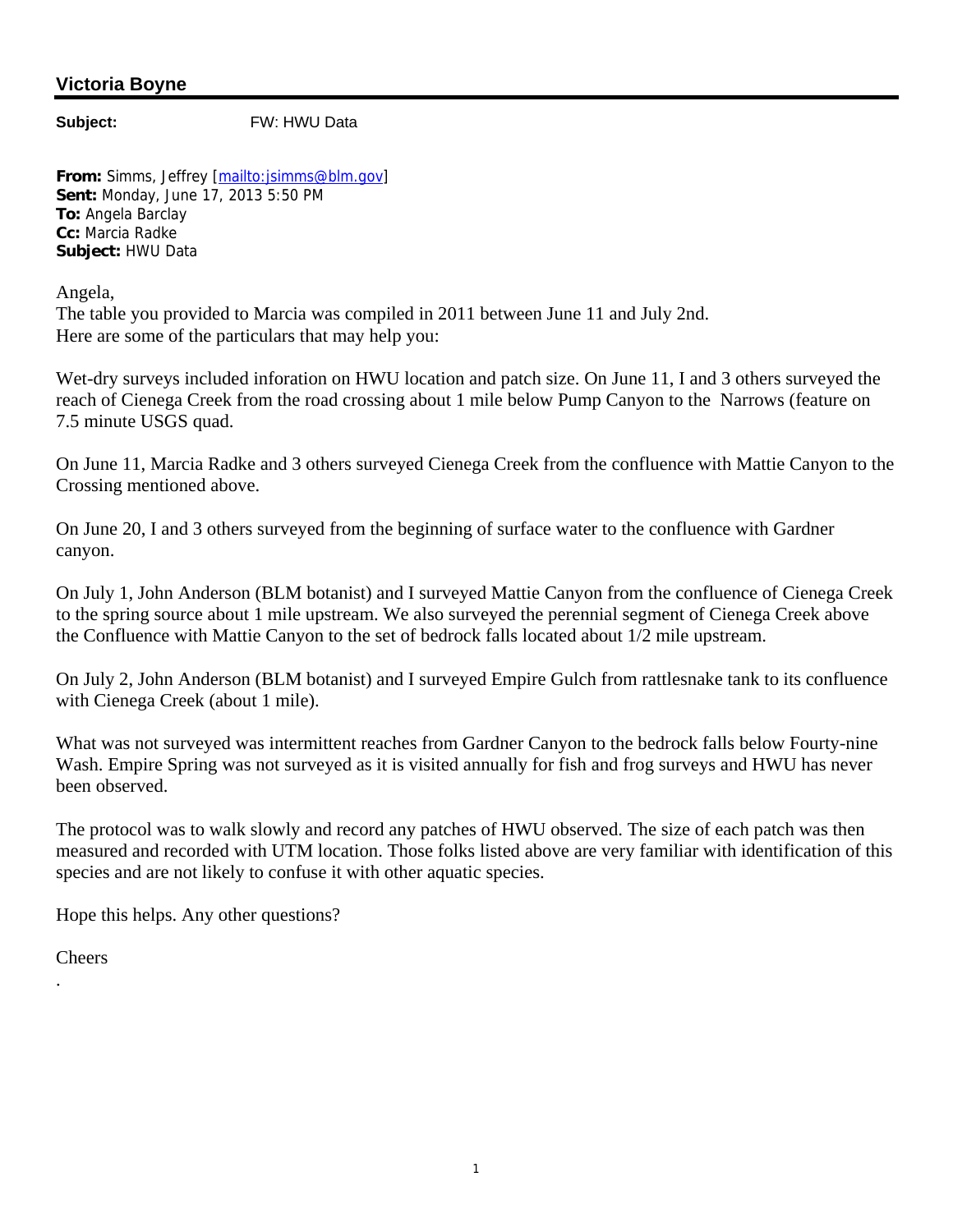| <b>Location</b> |                                |         |        |                  |             |             |                |              |
|-----------------|--------------------------------|---------|--------|------------------|-------------|-------------|----------------|--------------|
| in              |                                |         |        |                  | <b>Area</b> | <b>Area</b> | <b>Open to</b> | <b>Under</b> |
| <b>Channel</b>  | <b>Easting - R 12 Northing</b> |         | Length | <b>Width</b>     | (sqft)      | (SqM)       | <b>Sun</b>     | story        |
|                 | 538781                         | 3516016 |        |                  |             |             |                |              |
| east            | 538962                         | 3517147 | 13     | 6.5              | 84.5        | 7.9         | X              | X            |
| east            | 538963                         | 3517158 | 9      | 3                | 27.0        | 2.5         |                | X            |
| mid             | 538966                         | 3517197 | 9      | 4.5              | 40.5        | 3.8         |                | X            |
| east            | 538967                         | 3517901 | 10.5   | $\overline{2}$   | 21.0        | 2.0         |                | X            |
| mid             | 538968                         | 3517209 | 26.8   | 6                | 160.8       | 14.9        |                | X            |
| west            | 538957                         | 3517229 | 12.1   | 5                | 60.5        | 5.6         |                | X            |
| west            | 538966                         | 3517290 | 8      | 9                | 72.0        | 6.7         |                | X            |
| east            | 538969                         | 3517290 | 21.2   | 18.7             | 396.4       | 36.8        |                | X            |
| east            | 538973                         | 3517283 | 7.3    | 5                | 36.5        | 3.4         |                | X            |
| east            | 538984                         | 3517322 | 11.8   | 5.5              | 64.9        | 6.0         |                | X            |
| east            | 539008                         | 3517406 | 7.8    | $\overline{2}$   | 15.6        | 1.5         |                | X            |
| east            | 539008                         | 3517413 | 13.5   | $\overline{2}$   | 27.0        | 2.5         |                | X            |
| east            | 539005                         | 3517411 | 33.8   | $\boldsymbol{9}$ | 304.2       | 28.3        |                | X            |
| east            | 539005                         | 3517424 | 14.8   | 3                | 44.4        | 4.1         |                | X            |
| mid             | 539005                         | 3517438 | 36.7   | 25.9             | 950.5       | 88.4        |                | X            |
| east            | 539010                         | 3517451 | 20     | 20.2             | 404.0       | 37.6        |                | X            |
| center          | 539000                         | 3517477 | 22.4   | 46.3             | 1037.1      | 96.4        |                | X            |
| east            | 539007                         | 3517489 | 98     | $\overline{4}$   | 392.0       | 36.4        |                | X            |
| mid             | 538963                         | 3517759 | 51     | 33.2             | 1693.2      | 157.4       |                | X            |
|                 | 538936                         | 3517802 |        |                  |             |             |                |              |
| <b>Totals</b>   |                                |         | 413.7  | 210.8            | 5832.2      | 8106.0      |                |              |
| <b>Acres</b>    | 0.133884298                    |         |        |                  | 2.0         |             |                |              |
|                 | 19 Patches Cataloged           |         |        |                  |             |             |                |              |

All GPS locations +/- 20ft accuracy Cienega Creek - Reach Head Waters to Confluence with Garc

Cienega Creek - Reach Confluence w/ Mattie Cyn to Power I

| All GPS locations +/- 20ft accuracy |                |                            |        |              |                       |                         |                       |              |
|-------------------------------------|----------------|----------------------------|--------|--------------|-----------------------|-------------------------|-----------------------|--------------|
| Location<br>in<br><b>Channel</b>    | Easting - R 12 |                            |        | <b>Width</b> | <b>Area</b><br>(feet) | <b>Area</b><br>(Meters) | Open to<br><b>Sun</b> | <b>Under</b> |
|                                     | 540308         | <b>Northing</b><br>3524952 | Length |              |                       |                         |                       | story        |
|                                     |                |                            |        |              |                       |                         |                       |              |
| east                                | 540385         | 3525130                    | 12     | 10           | 120.0                 | 11.2                    | NА                    | <b>NA</b>    |
| east                                | 540404         | 3525157                    | 12     | 10           | 120.0                 | 11.2                    | ΝA                    | <b>NA</b>    |
| west                                | 540867         | 3525932                    | 16     | 10           | 160.0                 | 14.9                    | ΝA                    | <b>NA</b>    |
| west                                | 540868         | 3525939                    | 30     | 5            | 150.0                 | 13.9                    | NА                    | ΝA           |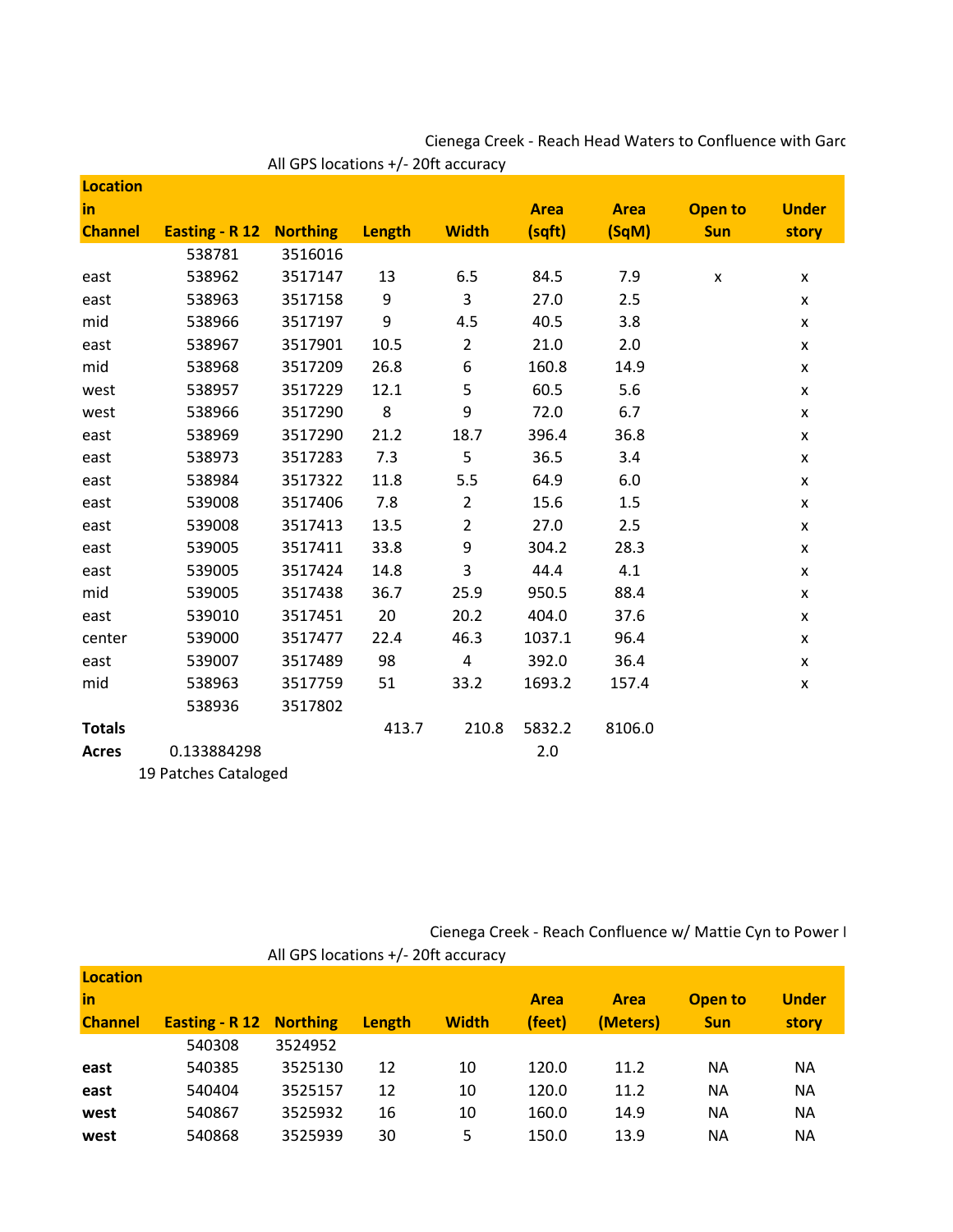| est       | 540844 | 3526075 | 6              | $\mathbf{1}$   | 60.0    | 0.6   | <b>NA</b> | <b>NA</b> |
|-----------|--------|---------|----------------|----------------|---------|-------|-----------|-----------|
| west      | 540855 | 3526112 | 13             | $\overline{2}$ | 26.0    | 2.4   | <b>NA</b> | <b>NA</b> |
| east      | 540869 | 3526153 | 10             | $\overline{2}$ | 20.0    | 1.9   | <b>NA</b> | <b>NA</b> |
|           | 541249 | 3526481 | 3              | 6              | 18.0    | 1.7   | <b>NA</b> | <b>NA</b> |
| east      | 541375 | 3526878 | 4              | 6              | 24.0    | 2.2   | <b>NA</b> | <b>NA</b> |
|           | 541373 | 3526880 | $\mathbf{1}$   | 4              | 4.0     | 0.4   | <b>NA</b> | <b>NA</b> |
| west      | 541372 | 3526880 | 8              | 8              | 64.0    | 5.9   | <b>NA</b> | <b>NA</b> |
|           | 541372 | 3526878 | $\overline{2}$ | $\overline{2}$ | 4.0     | 0.4   | <b>NA</b> | <b>NA</b> |
| east&west | 541365 | 3526895 | 5              | 6              | 30.0    | 2.8   | <b>NA</b> | <b>NA</b> |
| west      | 541363 | 3526901 | 18             | 3              | 54.0    | 5.0   | <b>NA</b> | <b>NA</b> |
| west      | 541365 | 3526905 | 45             | 6              | 270.0   | 25.1  | <b>NA</b> | <b>NA</b> |
| west      | 541375 | 3526927 | 20             | $\overline{2}$ | 40.0    | 3.7   | <b>NA</b> | <b>NA</b> |
| west      | 543190 | 3526942 | $\mathbf{1}$   | 6              | $6.0\,$ | 0.6   | <b>NA</b> | <b>NA</b> |
| east      | 541405 | 3526948 | 25             | 3              | 75.0    | 7.0   | <b>NA</b> | <b>NA</b> |
| west      | 541417 | 3526968 | 15             | 3              | 45.0    | 4.2   | <b>NA</b> | <b>NA</b> |
| east      | 541419 | 3526963 | 8              | 8              | 64.0    | 5.9   | <b>NA</b> | <b>NA</b> |
| west      | 541420 | 3526965 | 12             | 12             | 144.0   | 13.4  | <b>NA</b> | <b>NA</b> |
| mid       | 541430 | 3526983 | 18             | 18             | 324.0   | 30.1  | <b>NA</b> | <b>NA</b> |
| mid       | 541430 | 3526985 | 12             | $\overline{2}$ | 24.0    | 2.2   | <b>NA</b> | <b>NA</b> |
| east      | 541431 | 3526985 | 12             | 12             | 144.0   | 13.4  | <b>NA</b> | <b>NA</b> |
| west      | 541431 | 3526988 | 6              | 4              | 24.0    | 2.2   | <b>NA</b> | <b>NA</b> |
| west      | 541446 | 3527018 | 20             | 3              | 60.0    | 5.6   | <b>NA</b> | <b>NA</b> |
| east      | 541453 | 3527020 | 6              | 4              | 24.0    | 2.2   | <b>NA</b> | <b>NA</b> |
| east      | 541457 | 3527030 | 10             | $\mathbf 1$    | 10.0    | 0.9   | <b>NA</b> | <b>NA</b> |
| east&west | 541515 | 3527110 | 20             | 4              | 80.0    | 7.4   | <b>NA</b> | <b>NA</b> |
| east      | 541534 | 3527125 | 3              | 4              | 12.0    | 1.1   | <b>NA</b> | <b>NA</b> |
|           | 541551 | 3527140 | 6              | $\mathbf{1}$   | 6.0     | 0.6   | <b>NA</b> | <b>NA</b> |
| east&west | 541556 | 3527148 | 60             | 30             | 1800.0  | 167.3 | <b>NA</b> | <b>NA</b> |
| east&west | 541557 | 3527179 | 20             | $\overline{2}$ | 40.0    | 3.7   | <b>NA</b> | <b>NA</b> |
| west      | 541553 | 3527183 | 10             | $\mathbf{1}$   | 10.0    | 0.9   | <b>NA</b> | <b>NA</b> |
| east      | 541546 | 3527215 | 12             | 18             | 216.0   | 20.1  | <b>NA</b> | <b>NA</b> |
| west      | 541519 | 3527240 | 10             | 6              | 60.0    | 5.6   | NA        | <b>NA</b> |
| east&west | 541515 | 3527247 | 4              | 1              | 4.0     | 0.4   | <b>NA</b> | <b>NA</b> |
| west      | 541501 | 3527259 | 4              | 8              | 32.0    | 3.0   | <b>NA</b> | <b>NA</b> |
| east      | 541487 | 3527282 | 15             | $\overline{2}$ | 30.0    | 2.8   | <b>NA</b> | <b>NA</b> |
| west      | 541481 | 3527290 | $\overline{2}$ | 30             | 60.0    | 5.6   | <b>NA</b> | <b>NA</b> |
| west      | 541506 | 3527338 | 25             | $\mathbf{1}$   | 25.0    | 2.3   | <b>NA</b> | <b>NA</b> |
| west      | 541528 | 3527341 | 35             | 3              | 105.0   | 9.8   | <b>NA</b> | <b>NA</b> |
| east      | 541544 | 3527333 | 10             | 18             | 180.0   | 16.7  | <b>NA</b> | NA        |
| west      | 541589 | 3527344 | 5              | 8              | 40.0    | 3.7   | <b>NA</b> | <b>NA</b> |
| west      | 541607 | 3527346 | 8              | 3              | 24.0    | 2.2   | <b>NA</b> | <b>NA</b> |
| east&west | 541618 | 3527349 | 15             | 9              | 135.0   | 12.5  | <b>NA</b> | NA        |
| east      | 541624 | 3527349 | 10             | 1              | 135.0   | 12.5  | <b>NA</b> | <b>NA</b> |
| east      | 541632 | 3527351 | 20             | $\overline{2}$ | 40.0    | 3.7   | <b>NA</b> | <b>NA</b> |
| east&west | 541637 | 3527356 | 12             | $\overline{2}$ | 24.0    | 2.2   | <b>NA</b> | <b>NA</b> |
| west      | 541650 | 3527356 | 4              | 6              | 24.0    | 2.2   | <b>NA</b> | <b>NA</b> |
| west      | 541672 | 3527366 | 5              | 10             | 50.0    | 4.6   | <b>NA</b> | <b>NA</b> |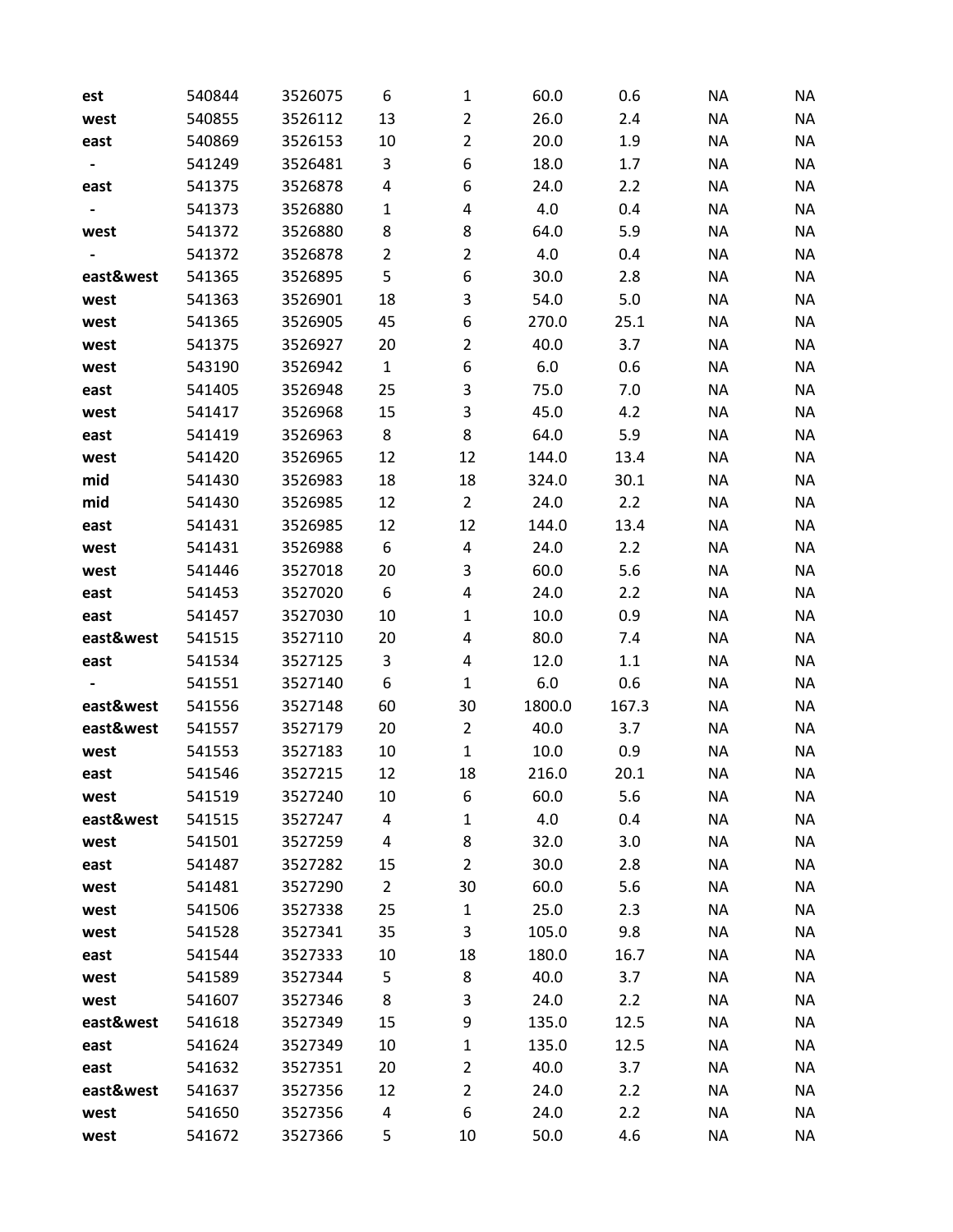| east          | 541724              | 3527380 | 15 | 1  | 15.0   | 1.4   | <b>NA</b> | NA        |
|---------------|---------------------|---------|----|----|--------|-------|-----------|-----------|
| west          | 541755              | 3527385 | 20 | 8  | 160.0  | 14.9  | <b>NA</b> | <b>NA</b> |
| east          | 541759              | 3527385 | 20 | 2  | 40.0   | 3.7   | <b>NA</b> | <b>NA</b> |
| east          | 541781              | 3527389 | 15 | 4  | 60.0   | 5.6   | <b>NA</b> | <b>NA</b> |
| east          | 541838              | 3527398 | 12 | 1  | 12.0   | 1.1   | <b>NA</b> | ΝA        |
| east          | 541852              | 3527398 | 20 | 8  | 160.0  | 14.9  | NA        | <b>NA</b> |
| east          | 541868              | 3527406 | 3  | 1  | 3.0    | 0.3   | <b>NA</b> | ΝA        |
| mid           | 541911              | 3527457 | 6  | 3  | 18.0   | 1.7   | NA        | <b>NA</b> |
| east          | 541913              | 3527461 | 15 | 30 | 450.0  | 41.8  | <b>NA</b> | <b>NA</b> |
| east          | 541950              | 3527502 | 8  | 6  | 48.0   | 4.5   | <b>NA</b> | <b>NA</b> |
|               | 541957              | 3527513 |    |    |        |       |           |           |
|               | 61 Patches recorded |         |    |    |        |       |           |           |
| <b>Totals</b> |                     |         |    |    | 6206.0 | 571.8 |           |           |
| <b>Acres</b>  | 0.142470156         |         |    |    |        |       |           |           |

| Cienega Creek - Reach: Narrows Powerlines Road to Nari |  |
|--------------------------------------------------------|--|
| All GPS locations $+/- < 20$ ft accuracy               |  |
|                                                        |  |

| <b>Location</b> |                                |         |        |                |             |             |                |              |
|-----------------|--------------------------------|---------|--------|----------------|-------------|-------------|----------------|--------------|
| <u>in</u>       |                                |         |        |                | <b>Area</b> | <b>Area</b> | <b>Open to</b> | <b>Under</b> |
| <b>Channel</b>  | <b>Easting - R 12 Northing</b> |         | Length | <b>Width</b>   | (feet)      | (Meters)    | <b>Sun</b>     | story        |
|                 | 541965                         | 3527533 | 28.6   | $\overline{2}$ | 57.2        | 17.4        |                |              |
|                 | 542003                         | 3527565 | 18.9   | 4              | 75.6        | 23.0        |                |              |
|                 | 541973                         | 3527706 | 5.9    | 3              | 17.7        | 5.4         |                |              |
|                 | 541878                         | 3527711 | 57.8   | 5              | 289.0       | 88.1        |                |              |
|                 | 541872                         | 3527705 | 3      | $\overline{2}$ | 6.0         | 1.8         |                |              |
|                 | 541840                         | 3527708 | 9.7    | $\overline{a}$ | 38.8        | 11.8        |                |              |
|                 | 541827                         | 3527715 | 17.4   | 4              | 69.6        | 21.2        |                |              |
|                 | 541811                         | 3527724 | 111.8  | 6              | 670.8       | 204.5       |                |              |
|                 | 541730                         | 3527730 | 298.5  | 4              | 1194.0      | 364.0       |                |              |
|                 | 541751                         | 3527755 | 4.8    | 3              | 14.4        | 4.4         |                |              |
|                 | 542191                         | 3527755 | 211.6  | $\overline{2}$ | 423.2       | 129.0       |                |              |
|                 | 542264                         | 3527772 | 7.2    | 3              | 21.6        | 6.6         |                |              |
|                 | 542302                         | 3527775 | 14.3   | 3              | 42.9        | 13.1        |                |              |
|                 | 542370                         | 3527762 | 11     | 3              | 33.0        | 10.1        |                |              |
|                 | 542624                         | 3527887 | 24     | 12.3           | 295.2       | 90.0        |                |              |
|                 | 542636                         | 3527894 | 11.2   | 0.5            | 5.6         | 1.7         |                |              |
|                 | 542809                         | 3528386 |        |                |             |             |                |              |
| <b>Totals</b>   |                                |         |        |                | 3254.6      | 992.3       |                |              |
| <b>Acres</b>    | 0.074715335                    |         |        |                | 0.0         |             |                |              |

16 Patches recorded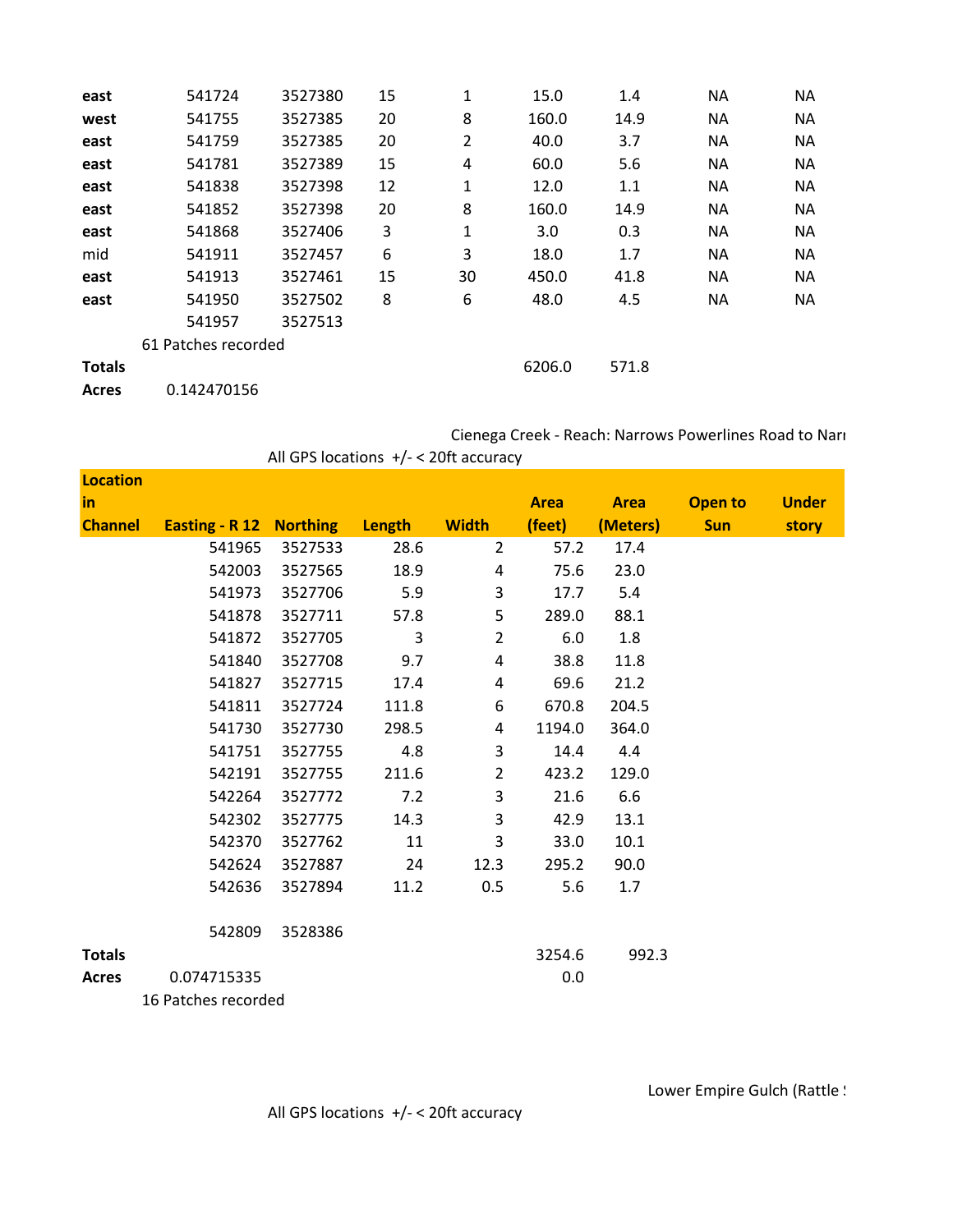| <b>Location</b><br>in |                                |         |        |              | <b>Area</b> | <b>Area</b> | Open to    | <b>Under</b> |
|-----------------------|--------------------------------|---------|--------|--------------|-------------|-------------|------------|--------------|
| <b>Channel</b>        | <b>Easting - R 12 Northing</b> |         | Length | <b>Width</b> | (feet)      | (Meters)    | <b>Sun</b> | story        |
|                       | 537920                         | 3517951 |        |              |             |             |            |              |
| W                     | 5438703                        | 3518778 | 3.7    | 1.6          | 5.92        |             |            | x            |
|                       | 538814                         | 3519314 |        |              |             |             |            |              |
| <b>Totals</b>         |                                |         | 3.7    | 1.6          | 5.9         |             |            |              |
| <b>Acres</b>          |                                |         |        |              |             |             |            |              |
|                       | 1 Datch Docordod               |         |        |              |             |             |            |              |

1 Patch Recorded

Mattie Canyon from spring to confluence 7/02

|                                         | All GPS locations $+/-$ < 20ft accuracy                                             |                                                     |                    |                   |                                 |                  |                              |                       |  |
|-----------------------------------------|-------------------------------------------------------------------------------------|-----------------------------------------------------|--------------------|-------------------|---------------------------------|------------------|------------------------------|-----------------------|--|
| <b>Location</b><br>in<br><b>Channel</b> | <b>Easting - R 12 Northing</b>                                                      |                                                     | Length             | <b>Width</b>      | Area<br>(feet)                  | Area<br>(Meters) | <b>Open to</b><br><b>Sun</b> | <b>Under</b><br>story |  |
| <b>Totals</b><br><b>Acres</b>           | 539913<br>539938<br>539965<br>539967<br>540285<br>0.008370064<br>3 Patches Recorded | 3523500<br>3523519<br>3523524<br>3523524<br>3524734 | 58.3<br>9.2<br>4.5 | 5.5<br>3.5<br>2.6 | 320.65<br>32.2<br>11.7<br>364.6 |                  | x<br>x                       | x                     |  |

**Grand Totals - 100** patches 1/3 (0.34) acres

|       | Acres |
|-------|-------|
|       | 0.13  |
|       | 0.14  |
|       | 0.07  |
| total | 0.34  |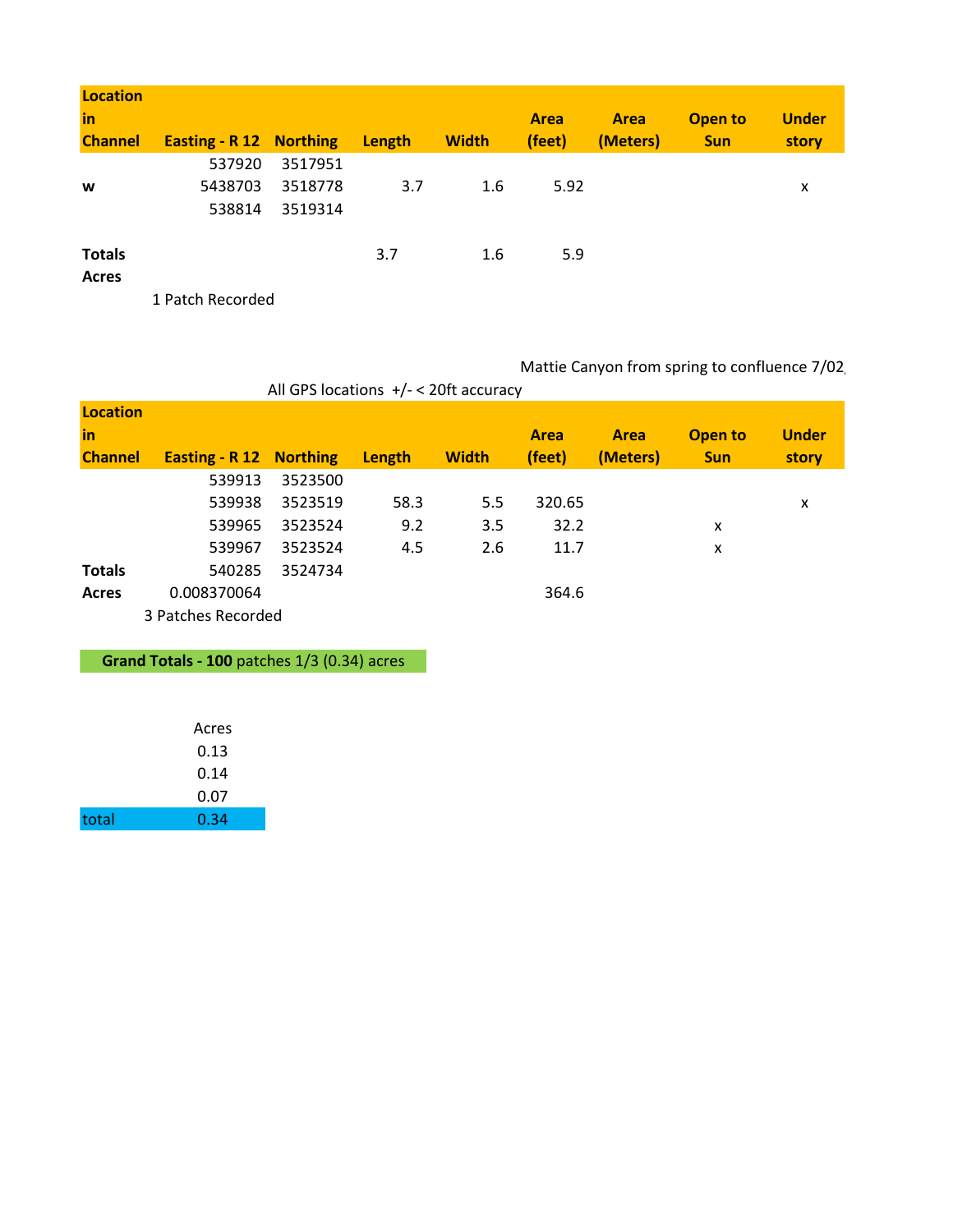## **Notes**

Willow overstory Willow overstory Willow overstory Willow overstory Willow overstory Willow overstory Willow overstory End of Survey Willow overstory Willow overstory 1/2 of patch in sunlight Start of Survey Willow overstory Willow overstory Willow overstory Willow overstory Willow overstory Willow overstory Willow overstory Willow overstory Willow overstory

Line Rd 6/20/2011

**Notes** Start of Survey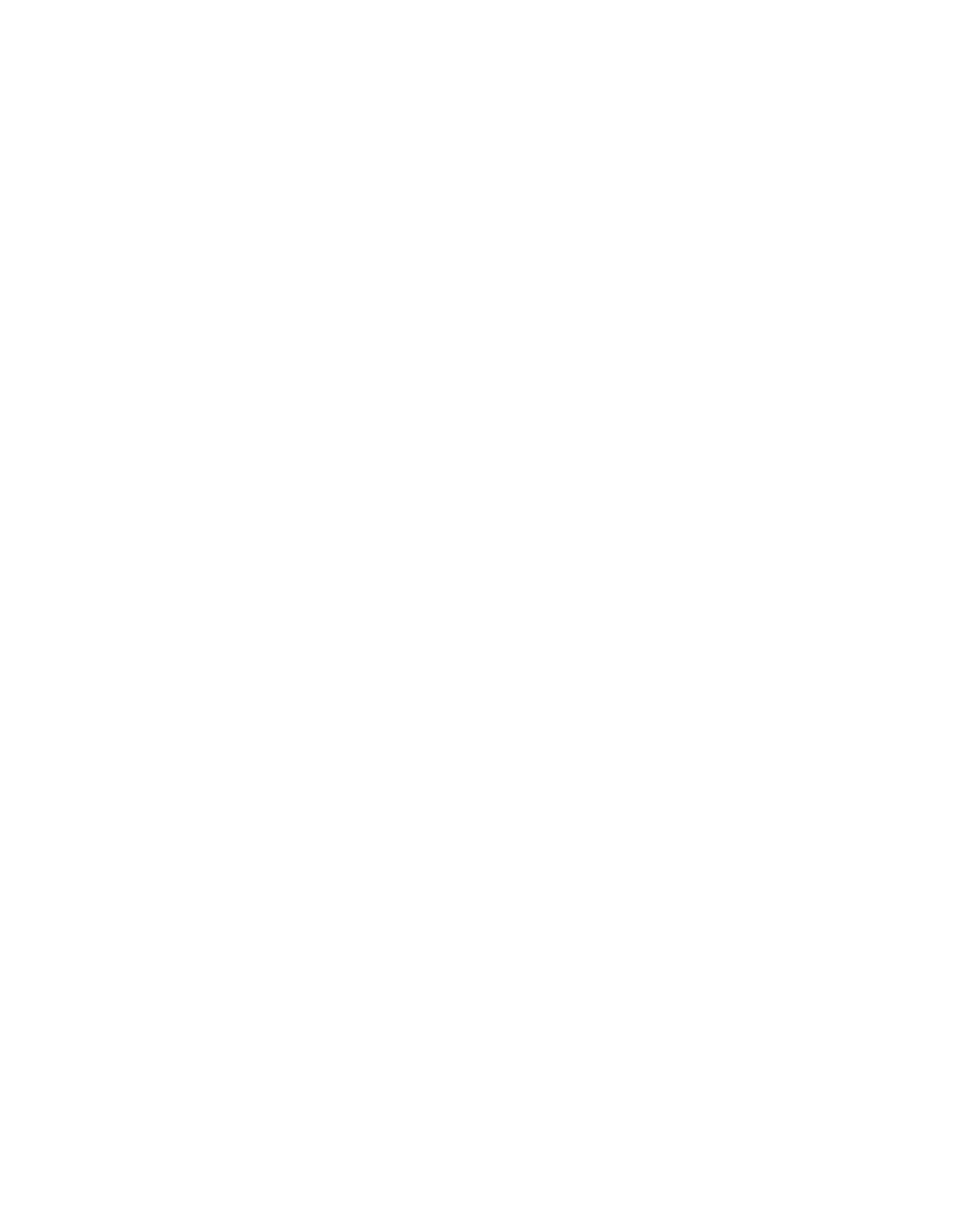End of Survey

rows 6/11/2011

**Notes**

Start of Survey - No patch channel locations recorded

Bank damage from livestock

End of survey at narrows under mesquit - not willow Growing out a vertical bank created by deer grass roots-Mixed with spikerush

Snake tank to Confluence) 7/01/2011